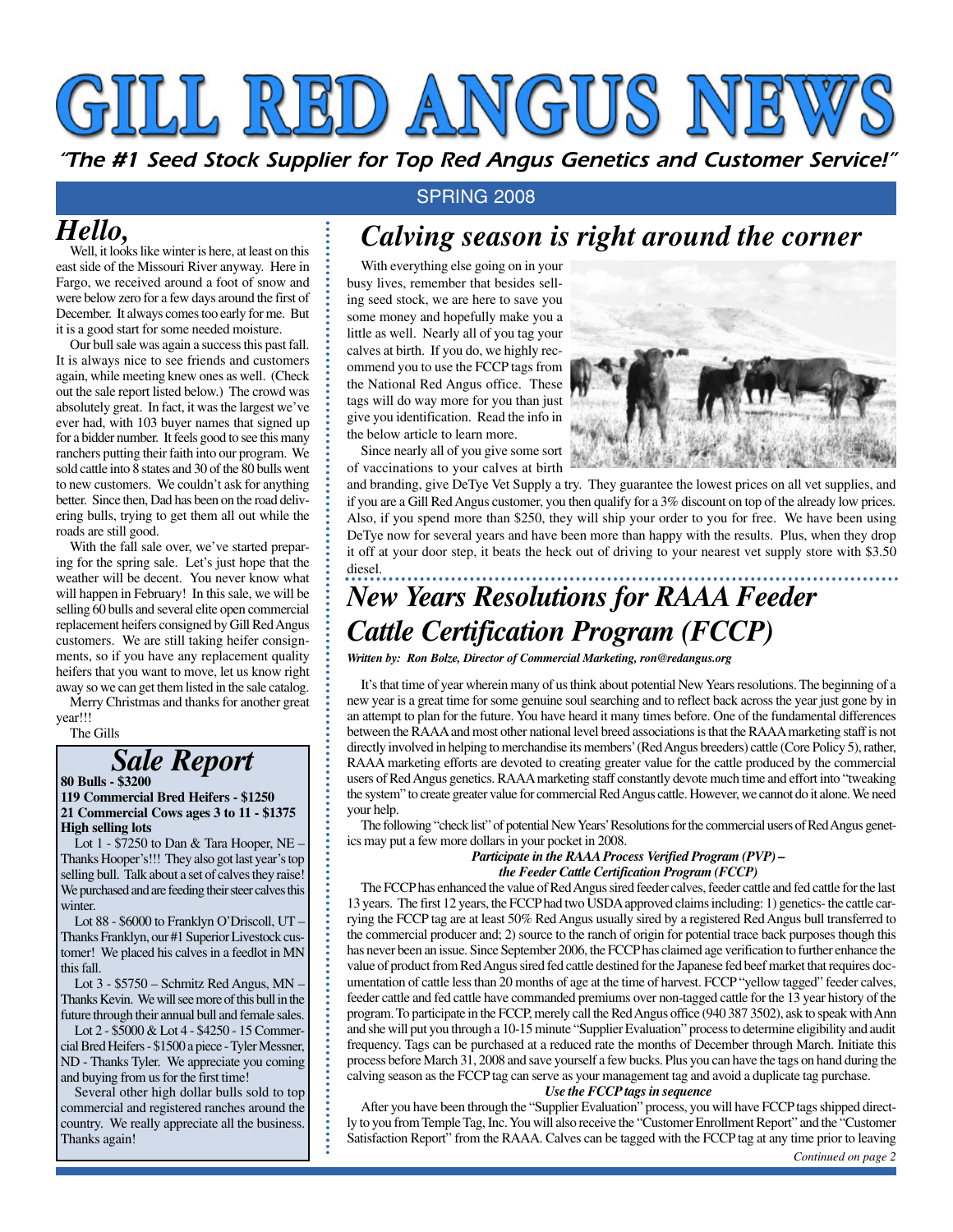the ranch of origin (at birth, branding, pre-weaning vaccination, weaning, at shipment, etc.). Use the tags in order for ease in reporting tag use range. *RAAA Feeder Cattle Program…continued from page 1*

*Return the "Customer Enrollment Report"* Many previous participants in the FCCP drop the ball at this step. To receive the "Certificate of Compliance" that goes along with the cattle claiming that they are genetic, source and age verified, the "Customer Enrollment Report" must be returned to Ann at the Red Angus office as soon as the range in tag numbers is known. The "Customer Enrollment Report" contains the range (not individual tag numbers) of tag numbers used in the current calf crop and the date of the first calf born for group age verification. Herein lies the importance of using the tags in sequence. If the tags are used out of order, individual tag numbers need to be reported. If you calve both Spring and Fall, submit separate "Customer Enrollment Reports" to avoid potential confusion on group age for age verification.

#### *Return the "Customer Satisfaction Report"*

Information contained on this report enables the RAAAmarketing staff to make continued improvement in the FCCPto meet suppliers'needs. This is a one-page report that should not take more than a few minutes of your time.

#### *Provide the "Certificate of Compliance" to the Cattle Buyer*

After the "Customer Enrollment Report" is returned to the RAAAoffice, a "Certificate of Compliance" will be sent to the ranch of origin. The range of tag use and birth date of oldest calf born (group age) has been entered in the FCCP data base. This set of cattle now "complies" with the three USDAclaims – genetics, source and age verified. Whenever and however these cattle are sold (video, Red Angus influence cattle sale, weekly auction, private treaty, etc.), the "Certificate of Compliance" needs to be presented to the new owner. The "Certificate of Compliance" can be requested by any new owner from the RAAAoffice if the range of tag numbers is provided. The "Certificate of Compliance" must be presented with a load of Certified Red Angus fed cattle to achieve Cargill Meat Solutions Angus America carcass grid premiums and potential age/source premiums from other packers.

Complete participation in the RAAA FCCP is not a complicated process. It really boils down to a 9 step process:

- 1. Make the call. 940 387 3502. Ask for Ann.
- 2. Complete the "Supplier Evaluation Process".
- 3. Order tags at a reduced rate (December March).
- 4. Use the tags in sequence.
- 5. Send the "Customer Enrollment Report" back to the RAAA.
- 6. Send the "Customer Satisfaction Report" back to the RAAA.
- 7. Receive the "Certificate of Compliance" from the RAAA.
- 8. Provide the "Certificate of Compliance" to the new owner.
- 9. Take advantage of RAAA Marketing efforts (Feeder Fax, ProCow, Red Angus influence feeder cattle sales, etc) to enhance the value of your Red Angus cattle.
- Here's to a simpler, more complete participation in the RAAAFCCP in 2008. Happy New Year!

## *The Gill Red Angus Cow Herd*

Like most of you, we make our living off of our cattle. We do not farm or have a hunting business. We live off of the ranch. So we have to do the best job we can in the most efficient way possible. The "experts" tell us we should be downsizing our cow size, and for some cattleman, that may be correct. I mean, huge cows do cost more to keep around. We think that a 5.5 to a 6 frame cow is the perfect size and most efficient, as long as they have the body to go with it. The 6 frame cattle in the 80's are totally different than the 6 frame cows of today. At least ours are. We have as much middle on our cowherd as we do muscle in our bulls. Our cows have the capacity to stay in great shape all year round. I encourage you to take a look at our ads, past sale catalogs, come visit, or go to our website and see the type of cattle we are raising. By

making cows this way, it only helps you out in the long run. Our cows are easy fleshing, good uddered and have good feet under them. We have to have better cows and raise better bulls than the rest of the industry, because if we do not, you will get your genetics from the guy who does a better job. We put on thousands of miles every year looking for our next herd sire. As we do this, we require that we see his dam, as a bull will throw daughters that look like his dam. Our cows are required to go out and make a living without us pumping a lot of money and feed into them. If they can't, then how could we expect their offspring to possibly do it for you? Be assured that we are doing our homework and spending the time and money to get our cowherd the way it needs to be, for us as well as yourselves to make a living off of.

### *Are Gill Red Angus cows optimal?*

We feel we are raising an optimal beef cow for our customers. Our cows are required to do it on grass without being pampered. In fact, this year we are starting something new for our replacement heifers. In the past, we have always locked them up and fed them a total mixed ration. This year they are out on grass and we are only feeding them hay and a protein supplement called Loomix. (This is the same protein we have available for the cow herd starting in January until it warms up.) We want our heifers to learn early that they can and will do it without any additional help the rest of their careers.

These cows are also raising the kind of bulls that will give our customers a premium, whether it is at the sale barn or on the rail. It is proven over and over again at the barn that Gill Red Angus sired steers receive as much or more than any other cattle being sold that day (red or black), and the straight red heifers sired by our bulls almost always receive a huge premium at the barn.

These steers and heifers will grade and feed great as well. In fact, we are way ahead of the national average in all the feeding and grading levels, including daily gains, cost of gains, carcass grades, yield of meat per animal, rib eye size, along with only a few yield grade 4's and higher. This is why we now have feedlot owners who are actually buying bulls from us and sending their customers to us to get bulls as well. They have enough confidence in our program that they not only want to feed other peoples' cattle sired by our bulls but they are investing into our ranch's genetics to improve their own. We know our cattle will work in the pasture, the feedlot and on the rail. Feel confident that yours will too when you are using Gill Red Angus genetics.

### *Our take on the FCCP Program*

By bidding on and buying tagged calves this past fall, it is evident that the Red Angus tag is more important now than ever before. The feedlots and buyers we do business with, will nearly always give a healthy premium on calves that are tagged. This is because they will in turn also receive a premium for these tagged calves. If we can give you a \$10/head premium on your six weight calves, that is nearly \$1000 extra for a load and that doesn't include the bids we would already use on your calves just because you are our customer. Why not use these tags, when nearly all of you buy tags and put them in anyway? Remember, you won't make a penny extra on the tags of the past.



*All Gill customers can receive a 3% discount on all vet supplies through DeTye Vet Suppy. 1.800.438.7541*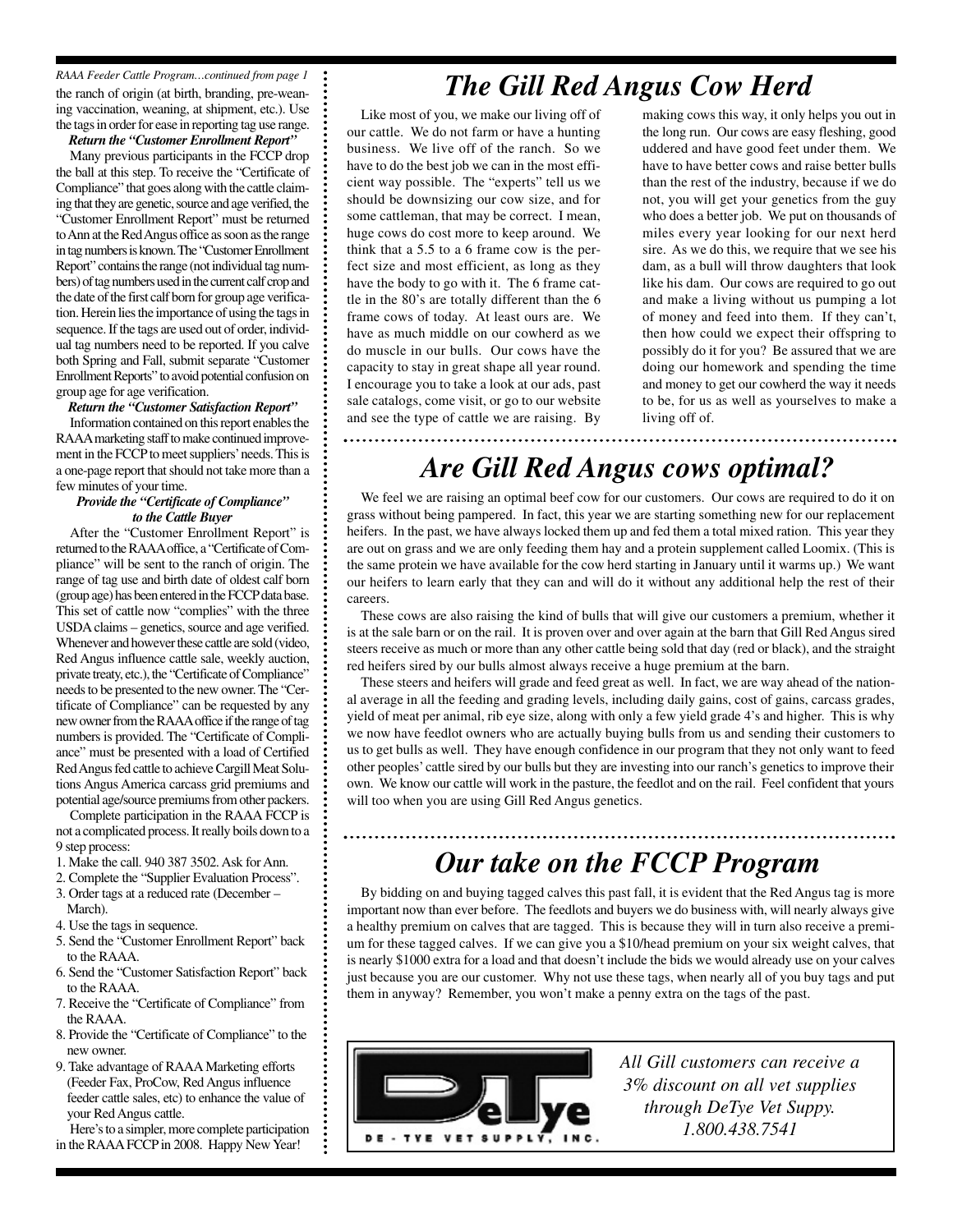### *The Spring Bull and Commercial Female Sale February 8, 2008 at the ranch near Timber Lake, SD*

Since we switched over to the fall sale, we have had all kinds of customers ask for a spring sale again. They have been asking for both yearling and aged bulls in the spring rather than the fall. So we decided to supply what you want. Becuase we have already had our fall sale, it wasn't easy to come up with enough cattle to have this sale. As you will see, the majority of the bulls in this sale are embryo transplant cattle out of some of the absolute best cows in the entire country. Feel confident that the daughters out of these bulls will be the best you can make. They will be bred for both maternal and performance, and the carcasses will be at the top as well. Since we do not have a spring calving herd yet, we had to put in a lot of embryos. You will see that a handful of the bulls will be out of cows that are not owned by Gill Red Angus. Since we are committed to delivering only the best product we can raise, we actually got several embryos out of donor cows that we feel are the best from some wellrespected breeders around the country. Bryan does some consulting work for the owners of these cows, so we know them as well as our own. We are confident that they are as good as, if not better than most other cows in the breed, including some of our own cows. None of these bulls have ever been offered for sale before.

#### **Selling 61 bulls and several customer owned commercial open heifers**

*Bulls*

- 39 yearlings – 11 months old by sale day (all ET)

- 16 fall born  $-17 & 18$  months old by sale day (50% ET)

- 3 early winter born – 14 months old by sale day (all ET)

- 1 two year old (ET) - He was supposed to be in the fall sale, but was sick at the time of making the catalog.

- 2 Herd Sires - We have used these bulls on registered cows.

*Heifers*

- 50 commercial Red Angus open heifers from Tarter Ranch, Camp Crook, SD

- 15 commercial Red Angus open heifers from Gill Red Angus, purchased from customer, Gerald Dahlseng from Starbuck, MN



LMG Sara 817 - *10* 

- More heifers by sale day

If you cannot make it to the sale, but would like to take part in the bidding and buying, it will again be broadcasted live at: www.superiorlivestock.com and on RFDTV by Superior Livestock. We have had several customers use this option the last two sales and they have been more than satisfied. As you can see, we



# LMG Dynette <sup>902</sup> - <sup>7</sup> sons selling

are doing all we can to make our program work for you.

#### **Give us a call when you decide to sell**

*(Before your calves are on the truck)*

Do you sell or market your calves? Most ranchers take their calves to the barn and take whatever price they get that day. This has been a common practice now for years and years, but is it the best thing to be practicing? Everyone's program is different. Some have more time and more connections whereas others don't want to mess with it. We think it is extremely important to market rather than sell, or settle is the better word. This is one reason why you should use a bull supplier like Gill Red Angus. We guarantee that we will bid on your calves when you sell as long as you let us know in advance where and when you are selling. We are now working with feedlots and order buyers around the country and filling as many orders as we can with Gill Red Angus sired calves. Our bids are making our customers an extra \$2 to \$5/cwt or up to \$30 a calf, which is about \$2500 a load! This is huge.

Here is a little success story from our customer service program: This fall we got a call from a good customer that was planning on

selling 700 steer calves in Philip, SD. We did our homework and lined up bids from a couple feedlots before we went to the sale. We didn't have quite enough money to get them bought, but we were contending bidders on about 600 head. We kept track and added up how much we made this customer. Just by just bidding and being contending bidders alone, we made this ranch an extra \$8500. Without us there, they would have been short quite a bit in their check. It pays to be a Gill Red Angus customer!

### *Is The Optimal Beef Cow Fact or Fiction?*

*BEEF Cow-Calf Weekly, www.beefmagazine.com-- Troy Marshall*

At a recent symposium at the National Western Stock Show, we looked at the optimal beef cow. The conclusion was that the optimal cow exists, but no one knows who she is.

By its nature, "optimum" is never optimum for long when you're talking about biological animals. With the genetic tools we have available today, the optimum beef cow of 20 years ago should be a sub-par cow today.

Differing geographical locations, management practices and marketing programs can all dramatically shift the definition for what the ideal beef cow is. A farmer in Iowa retaining ownership on all his calves and selling them on a carcass-weight basis through a value-added beef grid has a totally different definition of "ideal" from a rancher in Arizona who sells all his calves at weaning.

The optimum beef cow has to be determined via a total-systems approach, where efficiency is measured not only at the ranch gate but throughout the production process. Efficiency, in and of itself, has to be separated from all the rhetoric to get to the science of it.

It's almost universally accepted, for instance, that animals with smaller frame scores equate to more efficiency from the cow side but less efficiency from the fed-animal side. However, the data would indicate there's really no difference in biological efficiency as it relates to mature size. And that -- while frame size is a moderately good indicator of mature size -- it's certainly just an indicator trait. Small isn't necessarily better.

To find the optimum beef cow, you have to have a very good understanding of the resources, economics and marketing opportunities of a given operation. Then you fine-tune mature size, milk production, growth, mating systems, etc., to that set of resources and factors.

Multi-trait and balanced-trait selection has always been the answer, but marketing and the laws of differentiation have always encouraged single-trait selection. That's why there's so much discussion about that optimum beef cow.

The odds are you won't find her in a situation where the goal is to maximize production and carcass traits. Likewise, you won't find her where somebody is trying to ignore everything past the ranch gate, either.

*Be sure to check out our website www.gillredangus.com for the latest information, photos and semen & sale catalog*